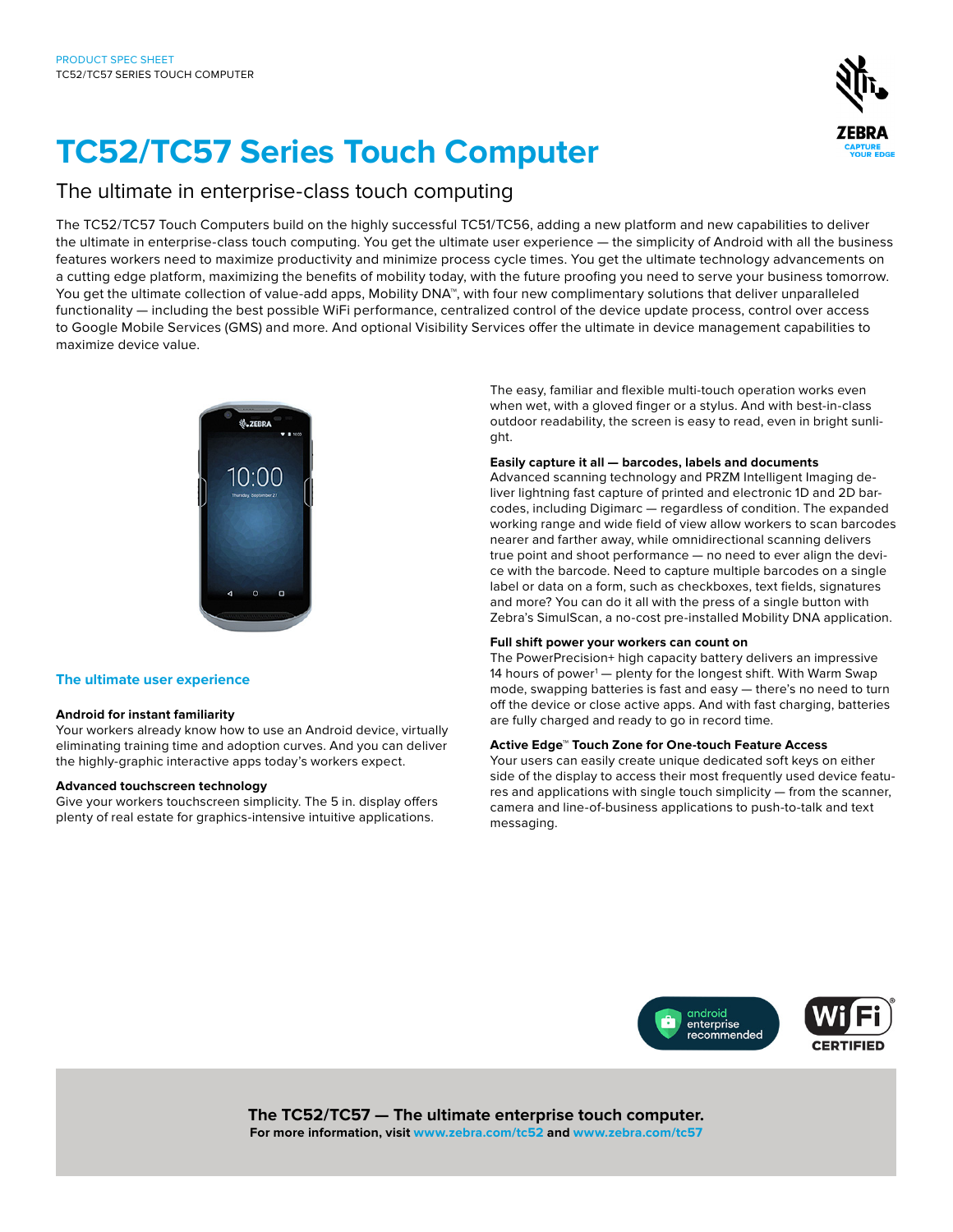## **All the latest technology advancements**

#### **Rugged and ready for the toughest business day**

While these touch computers look like smartphones, the similarities stop there — they are engineered for the enterprise, inside and out. You can drop it in water or on concrete and use it in dusty areas, out in the rain or snow — and still expect reliable operation. The unibody design provides extra impact protection for the sensitive electronics. And the Corning® Gorilla® Glass touch panel and imager window bring maximum scratch-resistance and shatter-proofing to two of the most vulnerable device features.

#### **A platform to handle all your apps — today and tomorrow**

The ultra-powerful processor provides superior performance on all voice and data apps. You also get built-in support for the next two versions of Android (P and Q)<sup>2</sup> and future apps, such as artificial intelligence.

#### **Rich locationing support**

Easily implement locationing with support for many technologies, including Visible Light Communication (VLC), Bluetooth 5.0 BLE and WiFi, plus Zebra's SmartLens and MotionWorks solutions.

#### **Support for the latest WiFi enhancement improves WiFi range and speed — with less power**

2x2 Multiple-User Multiple Input Multiple Output (MU-MIMO) technology allows access points to communicate with multiple devices simultaneously via pinpoint beamforming, boosting WiFi network capacity, speed and range. And processing is shifted from the mobile device to the access point, extending battery cycle time.

#### **The highest quality voice in its class**

Three microphones, high-volume speakers and noise-cancellation technology work together to ensure that callers on both ends of every call can hear every word — even in the noisiest areas.

## **New 5 MP front-facing camera supports more advanced apps**

With the new front-facing camera, you get built-in support for the latest positioning technology, Visible Light Communication (VLC) which allows you to track the location of shoppers and workers with compatible overhead LED lighting. Video calling improves service and productivity. Customers enjoy a more personal touch — and remote experts can see a repair in process to help onsite technicians resolve issues faster and increase first-time-fix rates.

## **Complete cellular network flexibility with single device simplicity**

The TC57 provides all workers anywhere in the world with dependable cellular service. Support for carrier aggregation substantially improves application performance by increasing data capacity and speeds. It is certified on leading public safety networks, including AT&T FirstNet and Verizon, assuring responders have the connectivity they need even when networks are overloaded in crisis situations.

#### **Ultra high-resolution photos and videos**

The 13 MP color rear camera captures highly detailed photos and videos — ideal for proof-of-condition/delivery/service, onsite technical support and more.

## **Bluetooth 5.0 for twice the speed and four times the range — with less power**

Improved data speeds up to 2 Mbps increases application flexibility and performance for Bluetooth peripherals, such as printers and headsets, while Bluetooth Low Energy reduces power requirements to extend battery cycle times.

## **Maximize productivity with enterprise accessories**

Unlike consumer smartphones, you get a full suite of backward compatible business-class accessories that make the TC52/TC57 easier to use and manage, from a snap-on trigger handle for easier scanning to unique ShareCradles that charge it all — devices and batteries.

## **Drive workforce productivity, efficiency and device value to a new level with powerful new Mobility DNA apps**

## **WorryFree WiFi — dependably superior WiFi, delivered**

Provide every worker with the best possible WiFi connection, every minute of every shift. This free tool delivers near instant application response times, unmatched roaming performance, plus exceptional voice quality and network diagnostics - everything you need to leverage your WiFi network to increase workforce productivity and better serve customers.

#### **PowerPrecision Console — prevent aging batteries from reducing workforce productivity**

This free PC-based solution provides an easy-to-read dashboard that allows you to quickly identify and remove aging batteries from your battery pool — before they impact workforce productivity and mobile device uptime.

#### **End-to-end revolutionary control of the update process with Life-Guard**

Updating your enterprise-class Android mobile devices is often timeconsuming, costly, complex and difficult to track. Now you can do it all with LifeGuard Analytics — free with your Zebra OneCare® Support contract. View available updates along with priority and which devices are eligible for the update. Automatically update your devices over the air with the press of a button. And easily monitor and manage the status of updates in real time.

#### **Easily manage access to Google Mobile Services (GMS) with Restricted Mode**

StageNow's new Restricted Mode delivers an industry first — an easy way to simply click to deactivate Google Mobile Services (GMS) that come standard with the operating system — and reactivate should you need them down the road. StageNow is free and pre-loaded on every TC52/TC57.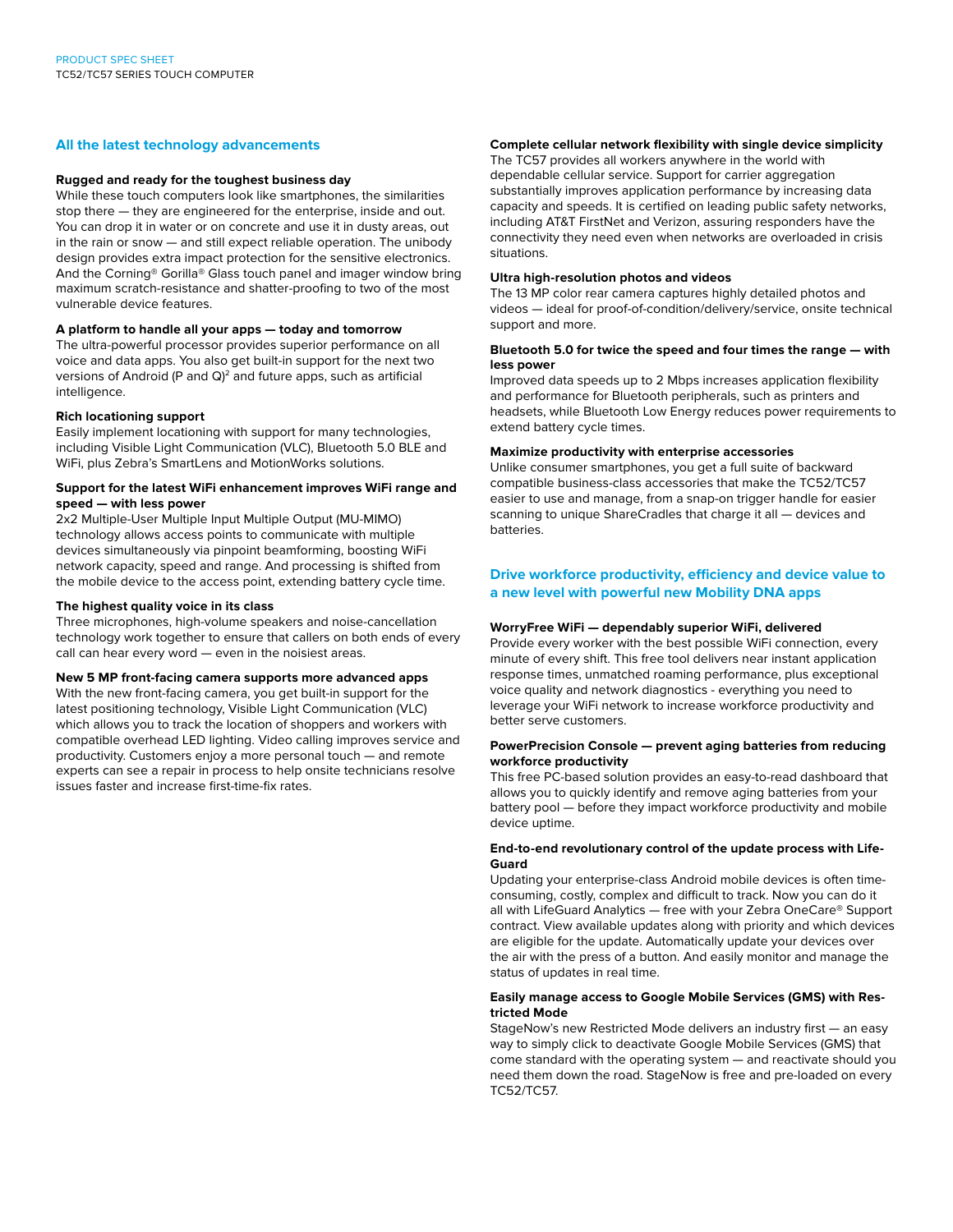## **Specifications**

| <b>Physical Characteristics</b>            |                                                                                                                                                                                                                                                |
|--------------------------------------------|------------------------------------------------------------------------------------------------------------------------------------------------------------------------------------------------------------------------------------------------|
| <b>Dimensions</b>                          | 6.1 in. L x 2.9 in. W x 0.73 in. H                                                                                                                                                                                                             |
|                                            | 155 mm L x 75.5 mm W x 18.6 mm H                                                                                                                                                                                                               |
| Weight                                     | 8.8 oz./249 g with battery                                                                                                                                                                                                                     |
| <b>Display</b>                             | 5.0 in. High Definition (1280 x 720); exceptionally<br>bright, outdoor viewable; optically bonded to touch<br>panel                                                                                                                            |
| <b>Imager Window</b>                       | Corning Gorilla Glass                                                                                                                                                                                                                          |
| <b>Touchpanel</b>                          | Dual mode capacitive touch with stylus or bare or<br>gloved fingertip input (conductive stylus sold sepa-<br>rately); Corning Gorilla Glass; water droplet rejection;<br>fingerprint resistant anti-smudge coating                             |
| Backlight                                  | LED backlight                                                                                                                                                                                                                                  |
| Power                                      | Rechargeable Li-Ion, PowerPrecision+, > 15.48 Watt<br>hours, > 4150 mAh, improved battery metrics for bet-<br>ter battery management, fast charging (up to 2.4 A)                                                                              |
| <b>Expansion Slot</b>                      | User accessible MicroSD up to 32GB SDHC and up to<br>256 GB SDXC                                                                                                                                                                               |
| SIM Slots                                  | TC57 only: 1 nano SIM; 1 eSIM                                                                                                                                                                                                                  |
| <b>Network Connections</b>                 | TC52/TC57: WLAN, WPAN (Bluetooth), USB 2.0, High<br>Speed (Host and Client)<br>TC57 Only: WWAN                                                                                                                                                 |
| <b>Notification</b>                        | Audible tone; multi-color LEDs; vibration                                                                                                                                                                                                      |
| Keypad                                     | On-screen keypad and enterprise keyboard                                                                                                                                                                                                       |
| <b>Voice and Audio</b>                     | Three microphones with noise cancellation; vibrate<br>alert; Front facing speaker; Bluetooth wireless head-<br>set support; High quality speaker phone; PTT headset<br>support; cellular circuit switch voice; HD Voice; and<br>SWB & FB audio |
| <b>Buttons</b>                             | Six programmable buttons for maximum flexibility:<br>Back button, dual dedicated scan buttons, dedicated<br>push-to-talk button and volume up/down buttons                                                                                     |
| <b>Performance Characteristics</b>         |                                                                                                                                                                                                                                                |
| <b>CPU</b>                                 | Qualcomm Snapdragon™ 660 octa-core, 2.2 GHz                                                                                                                                                                                                    |
| <b>Operating System</b>                    | TC52: Android 10; upgradebale through A11/R <sup>3</sup><br>TC57: Android 10; upgradebale through A11/R <sup>3</sup><br>Both with Zebra's Restricted Mode for control over<br>GMS and other services.                                          |
| Memory                                     | 4GB RAM/32GB Flash                                                                                                                                                                                                                             |
| <b>User Environment</b>                    |                                                                                                                                                                                                                                                |
| <b>Operating Temp.</b>                     | -4°F to 122°F/-20°C to 50°C                                                                                                                                                                                                                    |
| <b>Storage Temp.</b>                       | -40°F to 158°F/-40°C to 70°C                                                                                                                                                                                                                   |
| <b>Humidity</b>                            | 5% to 95% non-condensing                                                                                                                                                                                                                       |
| <b>Drop Specifications</b>                 | Multiple 6 ft. drops to concrete with the rugged boot<br>accessory per Mil STD 810 G; Multiple 4 ft/1.2m drops<br>to tile over concrete -10°C to 50°C (14°F to 122°F)                                                                          |
| <b>Tumble Specification</b>                | 500 1.6 ft./0.5 m tumbles, meets or exceeds IEC<br>tumble specification                                                                                                                                                                        |
| Sealing                                    | IP68 and IP65 per applicable IEC sealing specifica-<br>tions                                                                                                                                                                                   |
| <b>Vibration</b>                           | 4 g's PK Sine (5 Hz to 2 kHz); 0.04 g 2/Hz Random (20<br>Hz to 2 kHz); 60 minute duration per axis, 3 axis                                                                                                                                     |
| <b>Thermal Shock</b>                       | -40° F to 158° F/-40° C to 70° C rapid transition                                                                                                                                                                                              |
| <b>Electrostatic</b><br>Discharge (ESD)    | +/-15kv air discharge; +/-8kv direct discharge;<br>+/- 8kv indirect discharge                                                                                                                                                                  |
| <b>Interactive Sensor Technology (IST)</b> |                                                                                                                                                                                                                                                |
| Light Sensor                               | Automatically adjusts display backlight brightness                                                                                                                                                                                             |
| Magnetometer                               | eCompass automatically detects direction and<br>orientation                                                                                                                                                                                    |

**Motion Sensor** 3-axis Accelerometer with MEMS Gyro

| <b>Pressure Sensor</b>                   | Automatically detects altitude information for locating<br>(TC57 only)                                                                                                                                                                                                                                                                                                          |
|------------------------------------------|---------------------------------------------------------------------------------------------------------------------------------------------------------------------------------------------------------------------------------------------------------------------------------------------------------------------------------------------------------------------------------|
| <b>Proximity Sensor</b>                  | Automatically detects when the user places the<br>handset against head during a phone call to disable<br>display output and touch input                                                                                                                                                                                                                                         |
| Data Capture                             |                                                                                                                                                                                                                                                                                                                                                                                 |
| Scanning                                 | SE4710 imager (1D and 2D) with extraordinary range:<br>Scan range - Code 39 barcode:<br>20 Mil: 2.0 in. to 30.0 in./5.08 cm to 76.2 cm<br>4 Mil: 3.3 in. to 8.8 in./8.4 cm to 22.4 cm<br>Digimarc support                                                                                                                                                                       |
| Camera                                   | Front - 5 MP; f/2.0 aperture<br>Rear - 13 MP autofocus; f/2.2 aperture; flash LED<br>generates balanced white light; supports Torch mode                                                                                                                                                                                                                                        |
| <b>NFC</b>                               | ISO 14443 Type A and B; FeliCa and ISO 15693 cards;<br>P2P mode and Card Emulation via Host.<br>TC57 Only: Card Emulation via Host and UICC                                                                                                                                                                                                                                     |
|                                          | <b>Wireless WAN Data and Voice Communications (TC57 Only)</b>                                                                                                                                                                                                                                                                                                                   |
| <b>Radio Frequency Band</b>              | Supports VoLTE, Carrier Aggregation up to 3DL CA<br>AT&T FirstNet Ready certification<br>Verizon PNTM certification<br>LTE FDD: 700/800/850/900/1800/1900/<br>AWS/2100/2600 (28,13,14,12,17/19,20/5,26/8/3/2,25<br>$/4,66/1/7$ :<br>LTE TDD: 1900/2300/2500 (39/40/41,38);<br>UMTS/HSPA/HSPA+: 850/900/AWS/1900/2100<br>(5/8/4/2/1);<br>GSM/GPRS/EDGE: 850/900/1800/1900        |
| GPS                                      | TC57 only: Autonomous, Concurrent GPS; GLONASS;<br>Gallileo; BeiDou, and A-GPS.<br>Supports IZAT™ XTRA                                                                                                                                                                                                                                                                          |
| <b>Multimedia</b>                        | Wi-Fi Multimedia <sup>™</sup> (WMM) and WMM-PS; Including<br><b>TSPEC</b>                                                                                                                                                                                                                                                                                                       |
| <b>Wireless LAN</b>                      |                                                                                                                                                                                                                                                                                                                                                                                 |
| Radio                                    | TC52: IEEE 802.11 a/b/g/n/ac/d/h/i/r/k/v3/w; Wi-Fi™<br>certified; IPv4, IPv6, 2x2 MU-MIMO<br>TC57: IEEE 802.11 a/b/g/n/ac/d/h/i/r/k/v3/w; Wi-Fi™<br>certified; IPv4, IPv6, 5GHz 2x2 MU-MIMO                                                                                                                                                                                     |
| <b>Data Rates</b>                        | 5GHz: 802.11a/n/ac - up to 866.7 Mbps<br>2.4GHz: 802.11b/g/n - up to 300 Mbps                                                                                                                                                                                                                                                                                                   |
| <b>Operating Channels</b>                | Channel 1-13 (2412-2472 MHz):<br>1, 2, 3, 4, 5, 6, 7, 8, 9, 10, 11, 12, 13<br>Channel 36-165 (5180-5825 MHz): 36,40,44,48,52<br>56,60,64,100,104,108,112,116,120,124,128,132,136,140,1<br>44, 149, 153, 157, 161, 165<br>Channel Bandwidth: 20, 40, 80 MHz<br>Actual operating channels/frequencies and band-<br>widths depend on regulatory rules and certification<br>agency. |
| <b>Security and</b><br><b>Encryption</b> | WEP (40 or 104 bit); WPA/WPA2 Personal (TKIP, and<br>AES); WPA/WPA2 Enterprise (TKIP and AES) - EAP-<br>TTLS (PAP, MSCHAP, MSCHAPv2), EAP-TLS, PEAPv0-<br>MSCHAPv2, PEAPv1-EAP-GTC and LEAP.EAP-PWD                                                                                                                                                                             |
| Certifications                           | WFA (802.11n, WMM-PS, 801.11ac, PMF)                                                                                                                                                                                                                                                                                                                                            |
| <b>Fast Roam</b>                         | PMKID caching; Cisco CCKM; 802.11r; OKC                                                                                                                                                                                                                                                                                                                                         |

## **Markets and Applications**

- **Retail Associates** • Price/inventory checks
- Loyalty apps
- Item locator
- Price management
- Line busting/POS
- Assisted selling
- Electronic coupons
- Store transfers
- Gift registry lookup

## **Retail Managers**

- Workforce management
- Planogram management
- Promotion compliance
- **Merchandising**

## **Direct Store Delivery Drivers**

- Order automation
- Delivery tracking
- Inventory management
- Customer support

## **Field Service Technicians**

- Asset management
- Parts inventory **Invoicing**
- Scheduling and location-based services

## **Light Courier Drivers**

- Proof of delivery
- Asset management
- Location services
- **Invoicing**

#### **Government and Public Safety**

- eCitation
- Situational awareness
- Communication and collaboration;
- Asset management